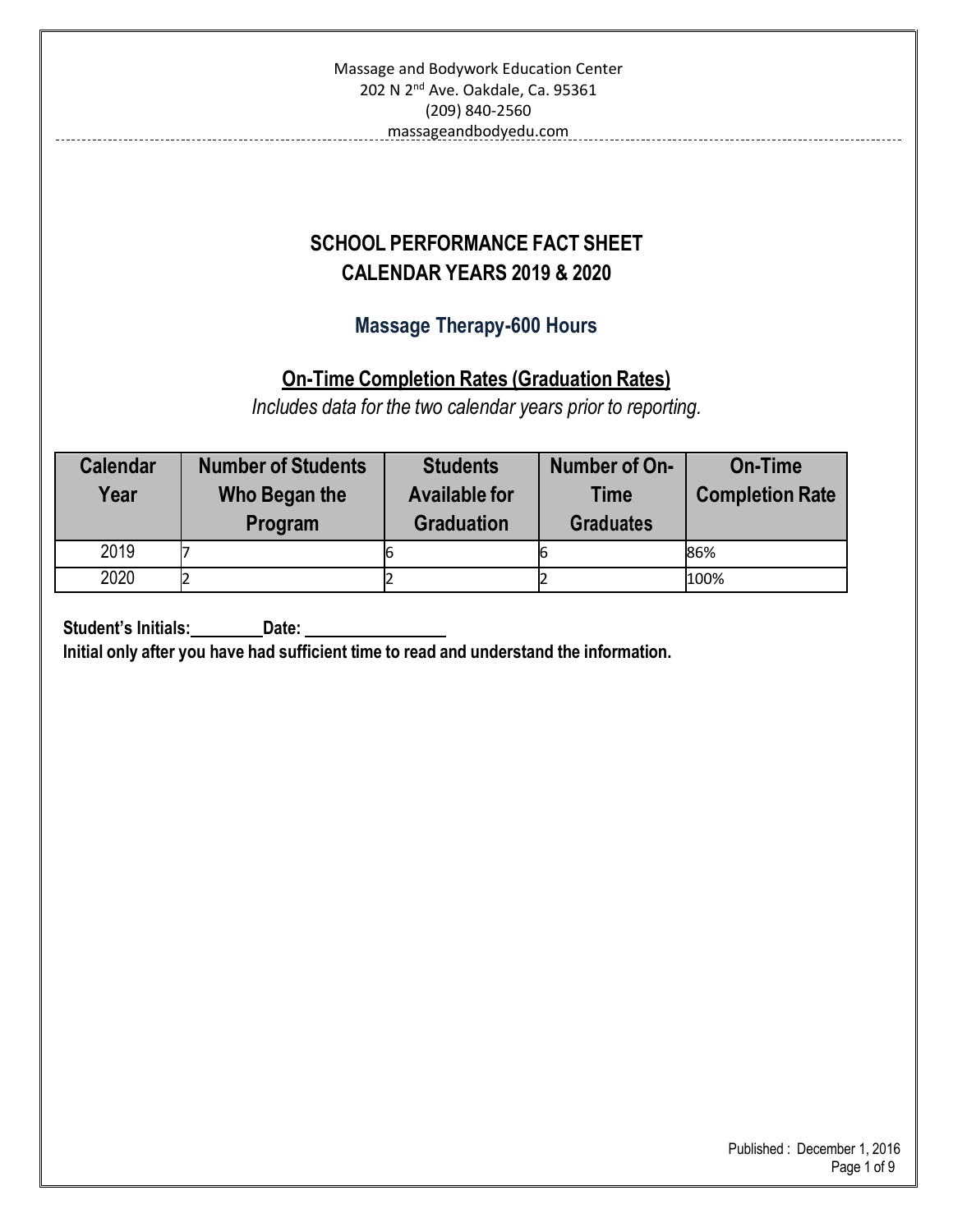### **Job Placement Rates** *(includes data for the two calendar years prior to reporting)*

| <b>Calendar</b><br>Year | <b>Number of</b><br><b>Students</b><br><b>Who</b><br><b>Began</b><br>Program | <b>Number of</b><br><b>Graduates</b> | <b>Graduates</b><br><b>Available for</b><br><b>Employment</b> | <b>Graduates</b><br>Employed in the<br><b>Field</b> | <b>Placement Rate %</b><br><b>Employed in the</b><br><b>Field</b> |
|-------------------------|------------------------------------------------------------------------------|--------------------------------------|---------------------------------------------------------------|-----------------------------------------------------|-------------------------------------------------------------------|
| 2019                    |                                                                              |                                      |                                                               | ь                                                   | 86%                                                               |
| 2020                    |                                                                              |                                      |                                                               |                                                     | 100%                                                              |

You may obtain from the institution a list of the employment positions determined to be in the field for which a student received education and training. **Elements School of Massage course catalog**

### **Gainfully Employed Categories** *(includes data for the two calendar years prior to reporting)*

### **Part-Time vs. Full-Time Employment**

| <b>Calendar Year</b> | <b>Graduate Employed</b> | <b>Graduates Employed in the</b>   | <b>Total Graduates</b> |  |
|----------------------|--------------------------|------------------------------------|------------------------|--|
|                      | in the Field             | <b>Field at Least 30 Hours Per</b> | <b>Employed in the</b> |  |
|                      | 20-29 Hours Per          | <b>Week</b>                        | <b>Field</b>           |  |
|                      | <b>Week</b>              |                                    |                        |  |
| 2019                 |                          |                                    |                        |  |
| 2020                 |                          |                                    |                        |  |

### **Single Position vs. Concurrent Aggregated Position**

| <b>Calendar Year</b> | <b>Graduates</b><br><b>Employed in the</b><br><b>Field in a Single</b><br><b>Position</b> | <b>Graduates Employed in the</b><br><b>Field in Concurrent</b><br><b>Aggregated Positions</b> | <b>Total Graduates</b><br><b>Employed in the</b><br><b>Field</b> |
|----------------------|-------------------------------------------------------------------------------------------|-----------------------------------------------------------------------------------------------|------------------------------------------------------------------|
| 2019                 |                                                                                           |                                                                                               |                                                                  |
| 2020                 |                                                                                           |                                                                                               |                                                                  |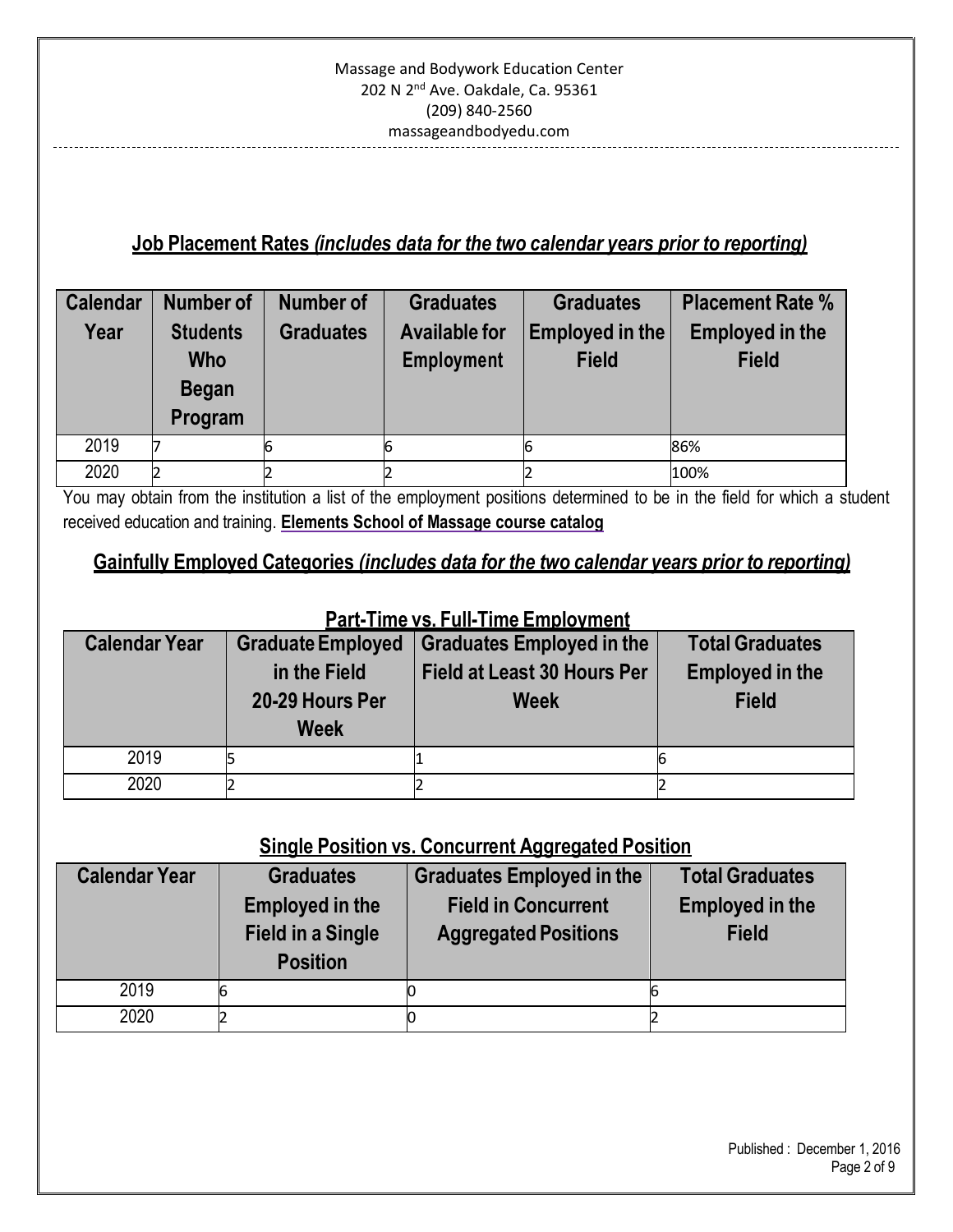## **Self-Employed / Freelance Positions**

| <b>Calendar Year</b> | <b>Graduates Employed who are Self-</b><br><b>Employed or Working Freelance</b> | <b>Total Graduates</b><br><b>Employed in the Field</b> |
|----------------------|---------------------------------------------------------------------------------|--------------------------------------------------------|
| 2019                 | 6                                                                               |                                                        |
| 2020                 |                                                                                 |                                                        |

### **InstitutionalEmployment**

| <b>Calendar Year</b> | <b>Graduates Employed in the Field who are</b><br><b>Employed by the Institution, an Employer</b><br>Owned by the Institution, or an Employer<br>who Shares Ownership with the<br>Institution. | <b>Total Graduates</b><br><b>Employed in the Field</b> |
|----------------------|------------------------------------------------------------------------------------------------------------------------------------------------------------------------------------------------|--------------------------------------------------------|
| 2019                 |                                                                                                                                                                                                |                                                        |
| 2020                 |                                                                                                                                                                                                |                                                        |

**Student's Initials:** Date: \_\_\_\_ **Initial only after you have had sufficient time to read and understand the information.**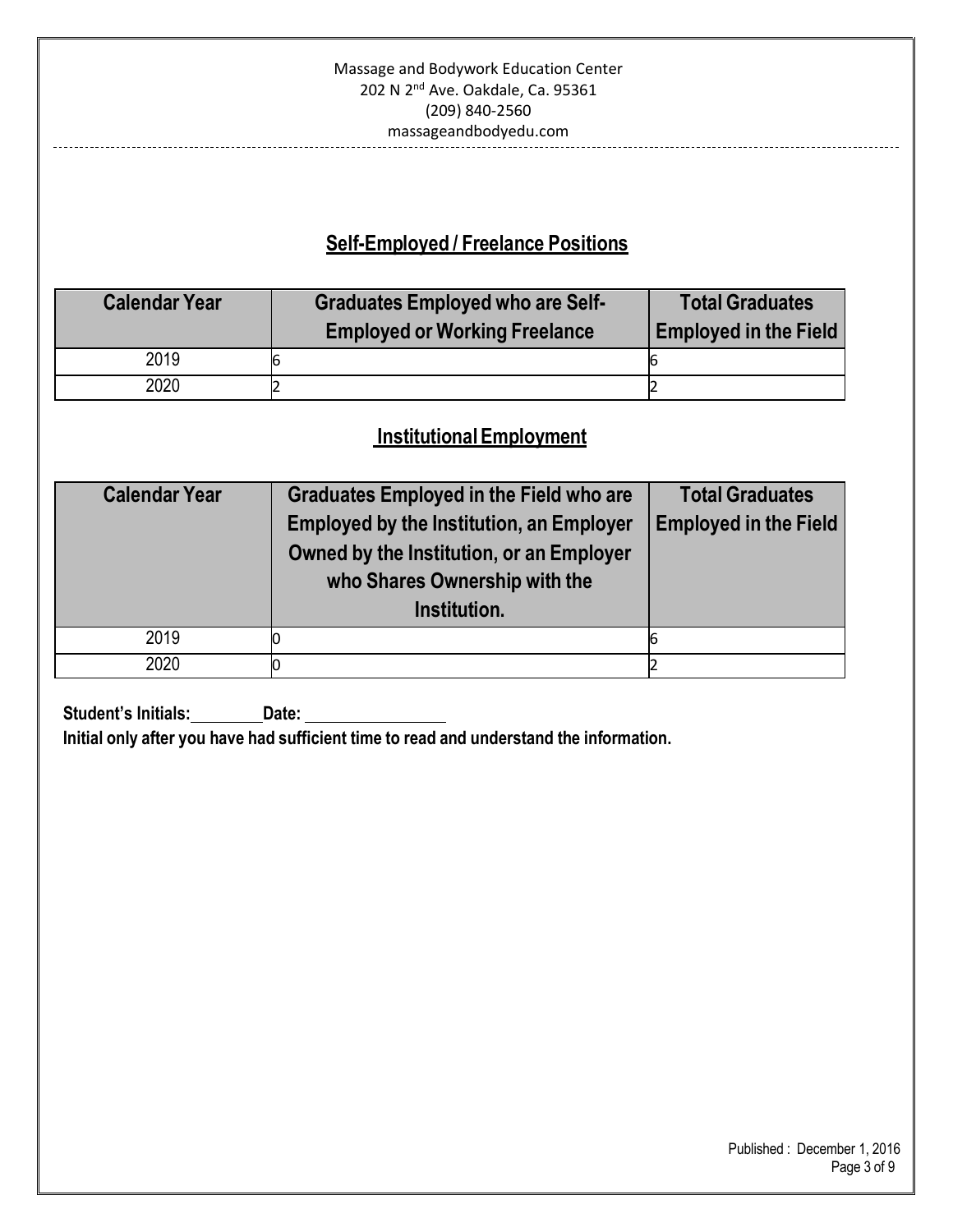### **License Examination Passage Rates (includes data for the two calendar years prior to reporting)**

| <b>Calendar</b><br>Year | <b>Number of</b><br><b>Graduates in</b><br><b>Calendar Year</b> | <b>Number of</b><br><b>Graduates</b><br><b>Taking Exam</b> | <b>Number Who</b><br><b>Passed First</b><br><b>Available Exam</b><br>Exam | <b>Number Who</b><br><b>Failed First</b><br><b>Available</b><br>Exam | <b>Passage</b><br><b>Rate</b> |
|-------------------------|-----------------------------------------------------------------|------------------------------------------------------------|---------------------------------------------------------------------------|----------------------------------------------------------------------|-------------------------------|
| 2019                    | n/a                                                             | n/a                                                        | ln/a                                                                      | n/a                                                                  | ln/a                          |
| 2020                    | n/a                                                             | n/a                                                        | $\ln/a$                                                                   | n/a                                                                  | n/a                           |

Licensure examination passage data is not available from the state agency administering the examination. We are unable to collect data from graduates. (This program does not require state licensure.)

**Student's Initials: Date: Initial only after you have had sufficient time to read and understand the information.**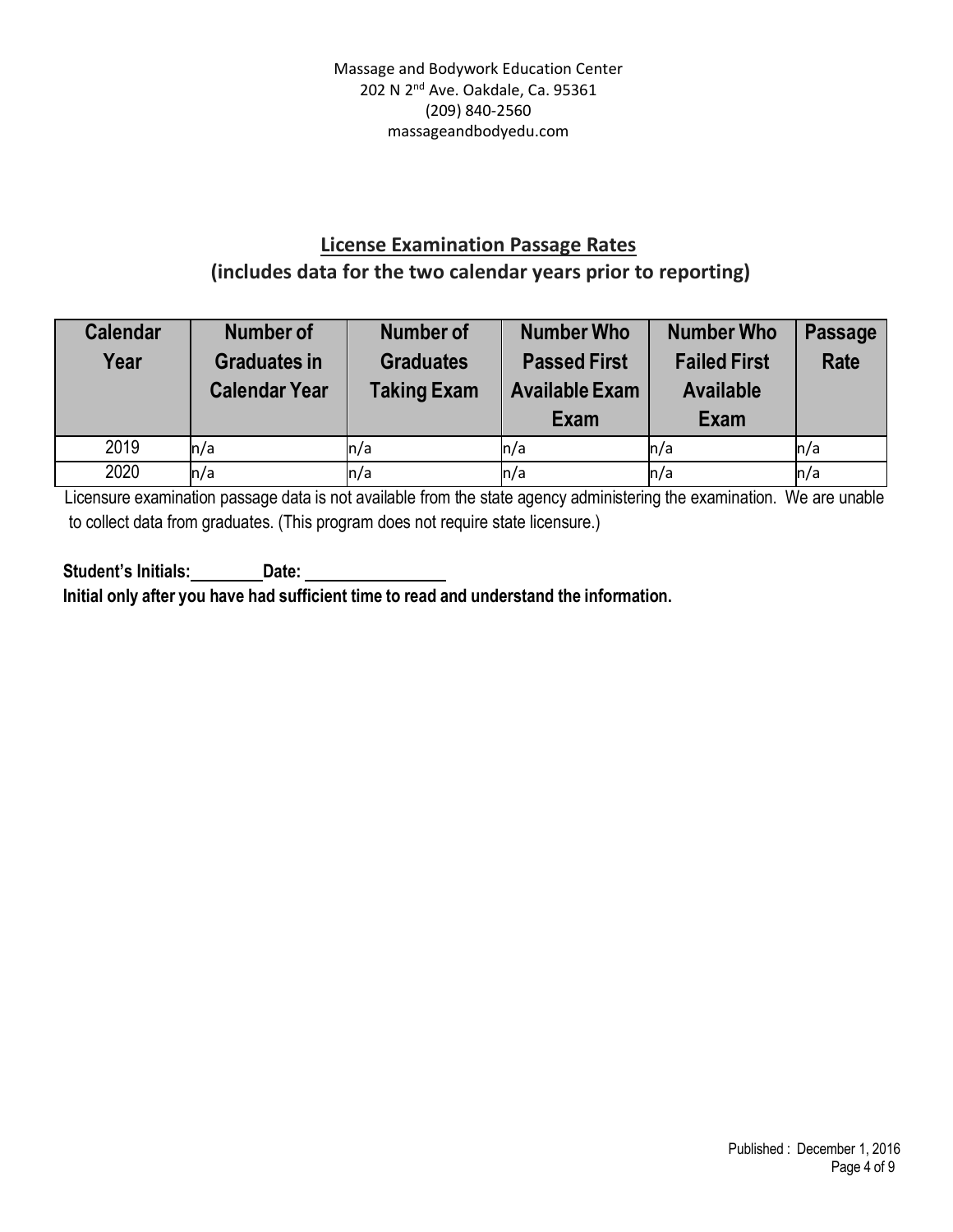This program may result in freelance or self-employment.

- The work available to graduates of this program is usually for freelance or self-employment.
- This type of work may not be consistent.
- The period of employment can range from one day to weeks to several months.
- Hours worked in a day or week may be more or less than the traditional 8 hour work day or 40 hour work week.
- You can expect to spend unpaid time expanding your networks, advertising, promoting your services, or honing your skills.
- Once graduates begin to work freelance or are self-employed, they will be asked to provide documentation that they are employed as such so that they may be counted as placed for our job placement records.
- Students initialing this disclosure understand that either a majority or all of this school's graduates are employed in this manner and understand what comprises this work style.

**Student's Initials: Date: Only initial after you have had sufficient time to read and understand the information.**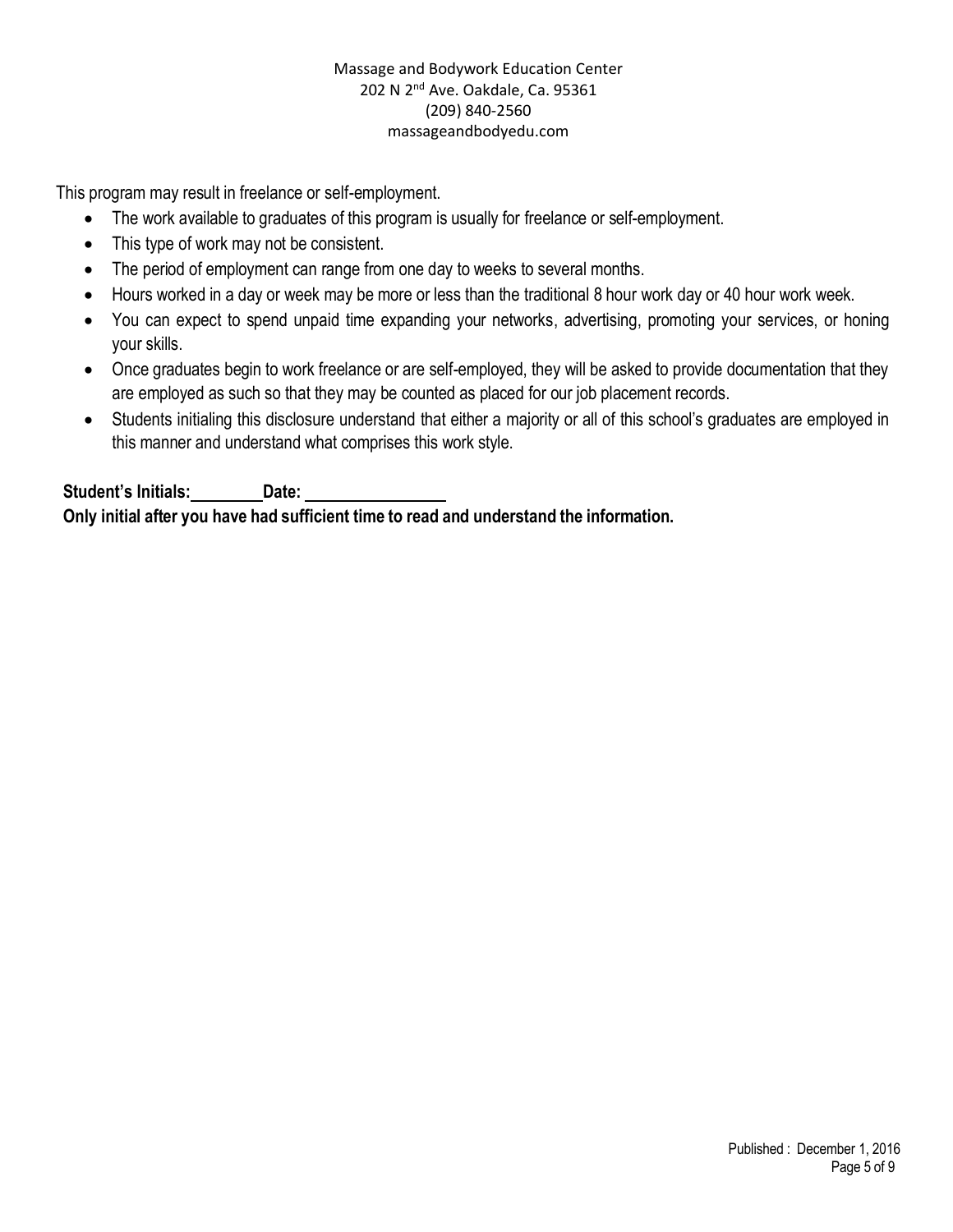## **Salary and Wage Information** *(includes data for the two calendar years prior to reporting)*

**Annual salary and wages reported for graduates employed in the field.**

| <b>Calendar</b> | <b>Graduates</b>     | <b>Graduates</b>   |  |  | \$20,001 \$35,001 \$40,001 \$45,001 No Salary       |
|-----------------|----------------------|--------------------|--|--|-----------------------------------------------------|
| Year            | <b>Available for</b> | <b>Employed in</b> |  |  | <b>Information</b>                                  |
|                 | <b>Employment</b>    | <b>Field</b>       |  |  | \$25,000  \$40,000   \$45,000   \$50,000   Reported |
| 2019            | 6                    |                    |  |  |                                                     |
| 2020            | 12                   |                    |  |  |                                                     |

A list of sources used to substantiate salary disclosures is available from the school.

Contact: Mscott@elementsschoolofmassage.com

**Student's Initials: Date: Initial only after you have had sufficient time to read and understand the information.**

## **Cost of Educational Program**

Total charges for the program for students completing on-time in 2019-2020: \$7,495. Additional charges may be incurred if the program is not completed on-time.

**Student's Initials: Date: Initial only after you have had sufficient time to read and understand the information.**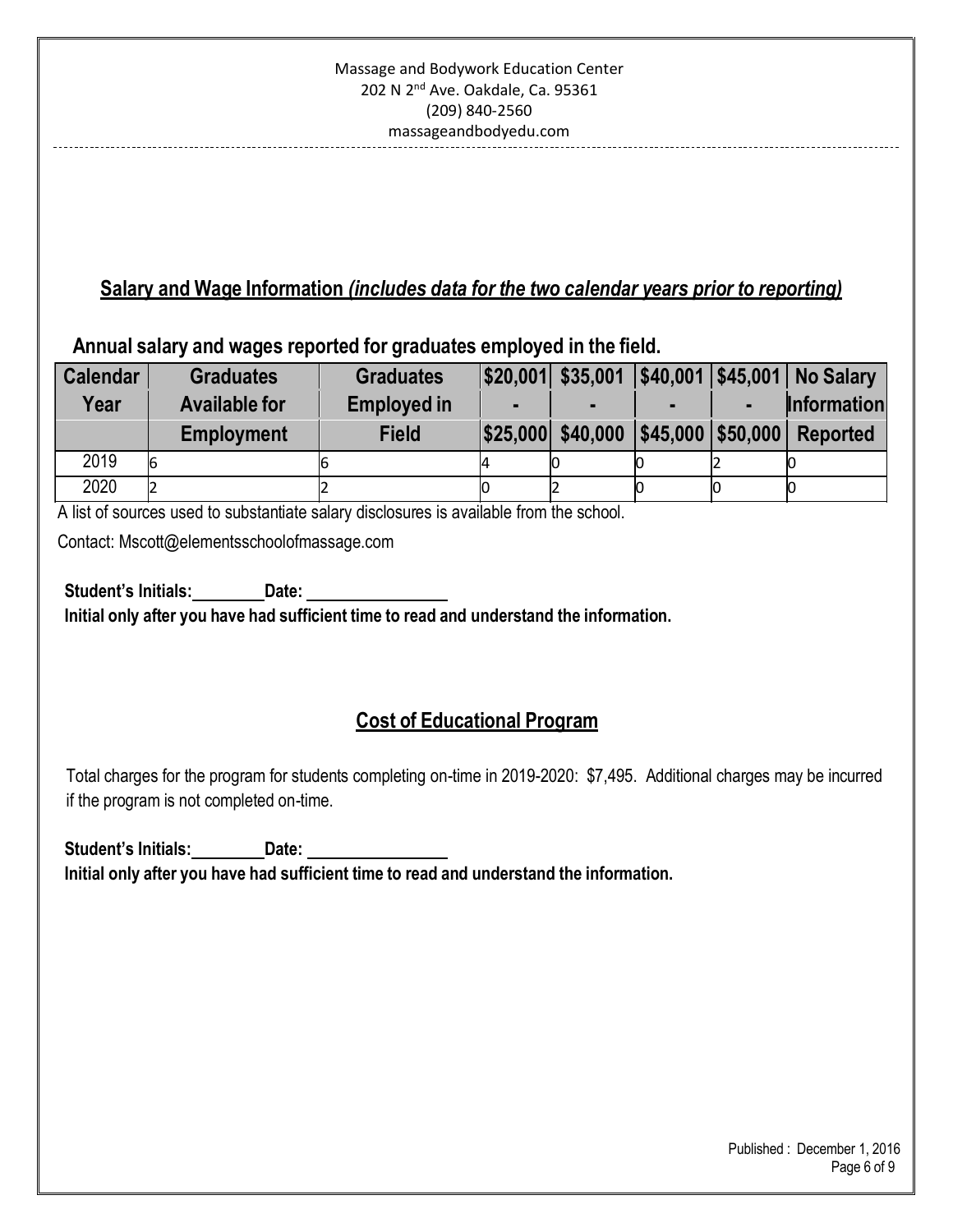## **Federal Student Loan Debt**

Students at Massage and Bodywork education Center are not eligible for federal student loans. This institution does not meet the U.S. Department of Education criteria that would allow its students to participate in federal student aid programs.

**Student's Initials: Date: Initial only after you have had sufficient time to read and understand the information.**

This fact sheet is filed with the Bureau for Private Postsecondary Education. Regardless of any information you may have relating to completion rates, placement rates, starting salaries, or license exam passage rates, this fact sheet contains the information as calculated pursuant to state law.

Any questions a student may have regarding this fact sheet that have not been satisfactorily answered by the institution may be directed to the Bureau for Private Postsecondary Education at 1747 N. Market Blvd, Suite 225, Sacramento, CA 95834, [www.bppe.ca.gov,](http://www.bppe.ca.gov/) toll-free telephone number (888) 370-7589 or by fax (916) 263-1897.

Student Name - Print

Student Signature Date Date Controller and Date Date Date

School Official Date Date Control of the Date Date Date Date Date Date Date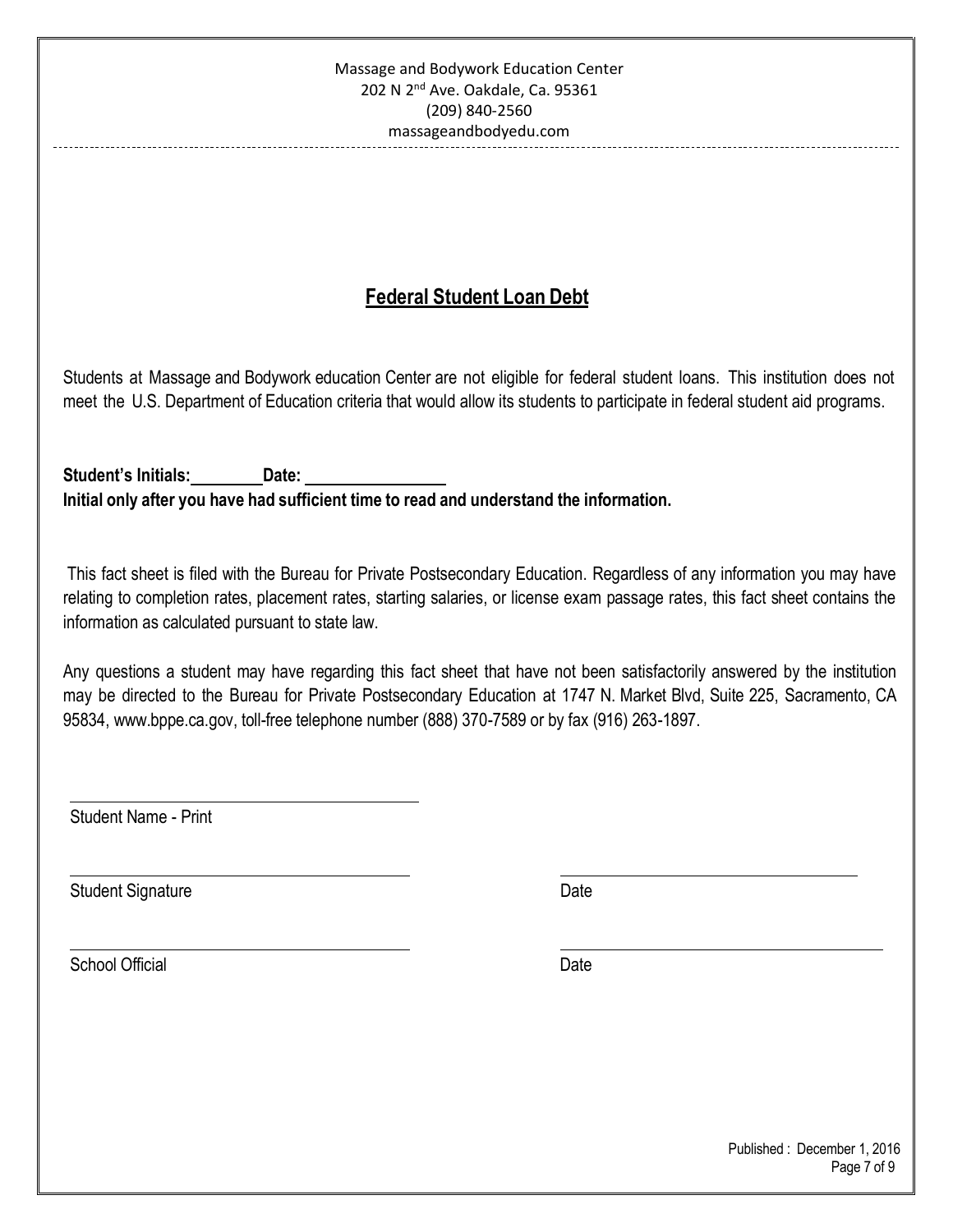**\*** This program is new. Therefore, the number of students who graduate, the number of students who are placed, or the starting salary you can earn after finishing the educational program are unknown at this time. Information regarding general salary and placement statistics may be available from government sources or from the institution, but is not equivalent to actual performance data. This program was approved by the Bureau on 02/26/2019. As of 02/26/2021, two full years of data for this program will be available.

# **Definitions**

- "Number of Students Who Began the Program" means the number of students who began a program who were scheduled to complete the program within 100% of the published program length within the reporting calendar year and excludes all students who cancelled during the cancellation period.
- "Students Available for Graduation" is the number of students who began the program minus the number of students who have died, been incarcerated, or been called to active military duty.
- "Number of On-time Graduates" is the number of students who completed the program within 100% of the published program length within the reporting calendar year.
- "On-time Completion Rate" is the number of on-time graduates divided by the number of students available for graduation.
- "150% Graduates" is the number of students who completed the program within 150% of the program length (includes on-time graduates).
- "150% Completion Rate" is the number of students who completed the program in the reported calendar year within 150% of the published program length, including on-time graduates, divided by the number of students available for graduation.
- "Graduates Available for Employment" means the number of graduates minus the number of graduates unavailable for employment.
- "Graduates Unavailable for Employment" means the graduates who, after graduation, die, become incarcerated, are called to active military duty, are international students that leave the United States or do not have a visa allowing employment in the United States, or are continuing their education in an accredited or bureau-approved postsecondary institution.
- "Graduates Employed in the Field" means graduates who beginning within six months after a student completes the applicable educational program are gainfully employed, whose employment has been reported, and for whom the institution has documented verification of employment. For occupations for which the state requires passing an examination, the six months period begins after the announcement of the examination results for the first examination available after a student completes an applicable educational program.
- "Placement Rate Employed in the Field" is calculated by dividing the number of graduates gainfully employed in the field by the number of graduates available for employment.
- "Number of Graduates Taking Exam" is the number of graduates who took the first available exam in the reported calendar year.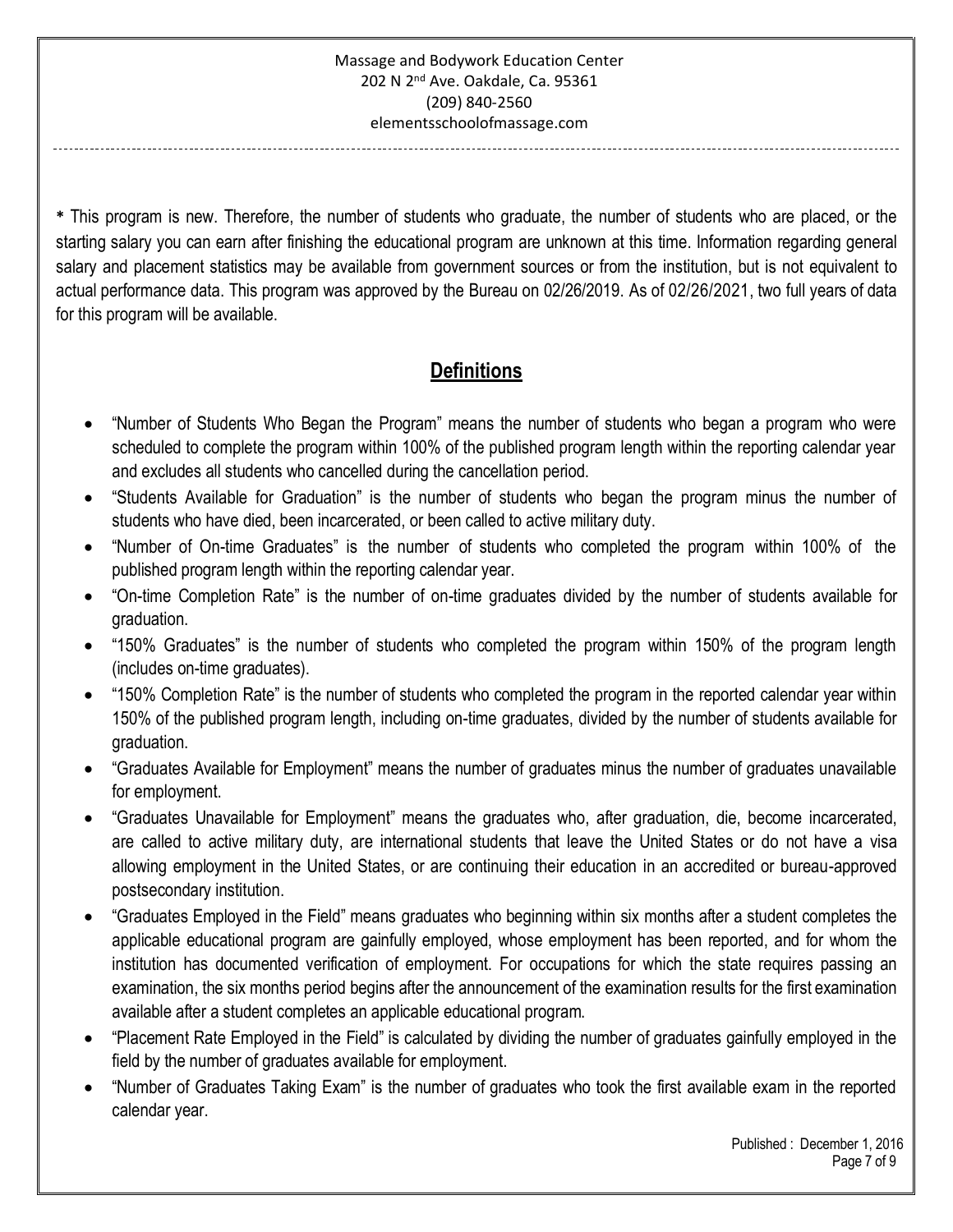------------------------

-----------------------------

- "First Available Exam Date" is the date for the first available exam after a student completed a program.
- "Passage Rate" is calculated by dividing the number of graduates who passed the exam by the number of graduates who took the reported licensing exam.
- "Number Who Passed First Available Exam" is the number of graduates who took and passed the first available licensing exam after completing the program.
- "Salary" is as reported by graduate or graduate's employer.
- "No Salary Information Reported" is the number of graduates for whom, after making reasonable attempts, the school was not able to obtain salary information.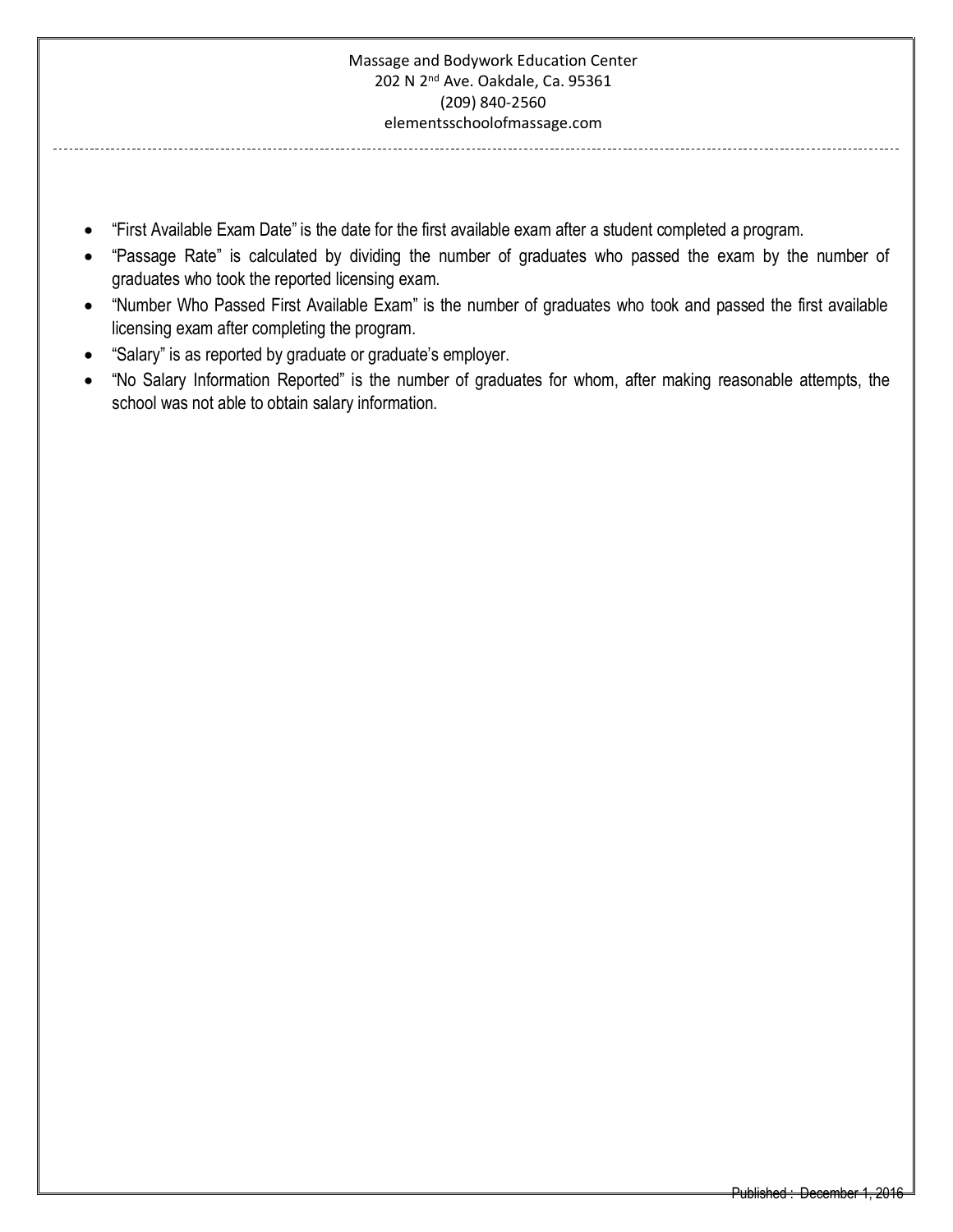Massage and Bodywork Education Center 202 N 2nd Ave. Oakdale, Ca. 95361 (209) 840-2560 elementsschoolofmassage.com

## **STUDENT'S RIGHT TO CANCEL**

The student has the right to cancel and obtain a refund of charges paid through attendance at the first class session, or the seventh day after enrollment, whichever is later. If the student has received federal student financial aid funds, the student is entitled to a refund of moneys not paid from federal student financial aid programs. If for any reason an applicant is not accepted by the school, the applicant is entitled to a refund of all monies paid.